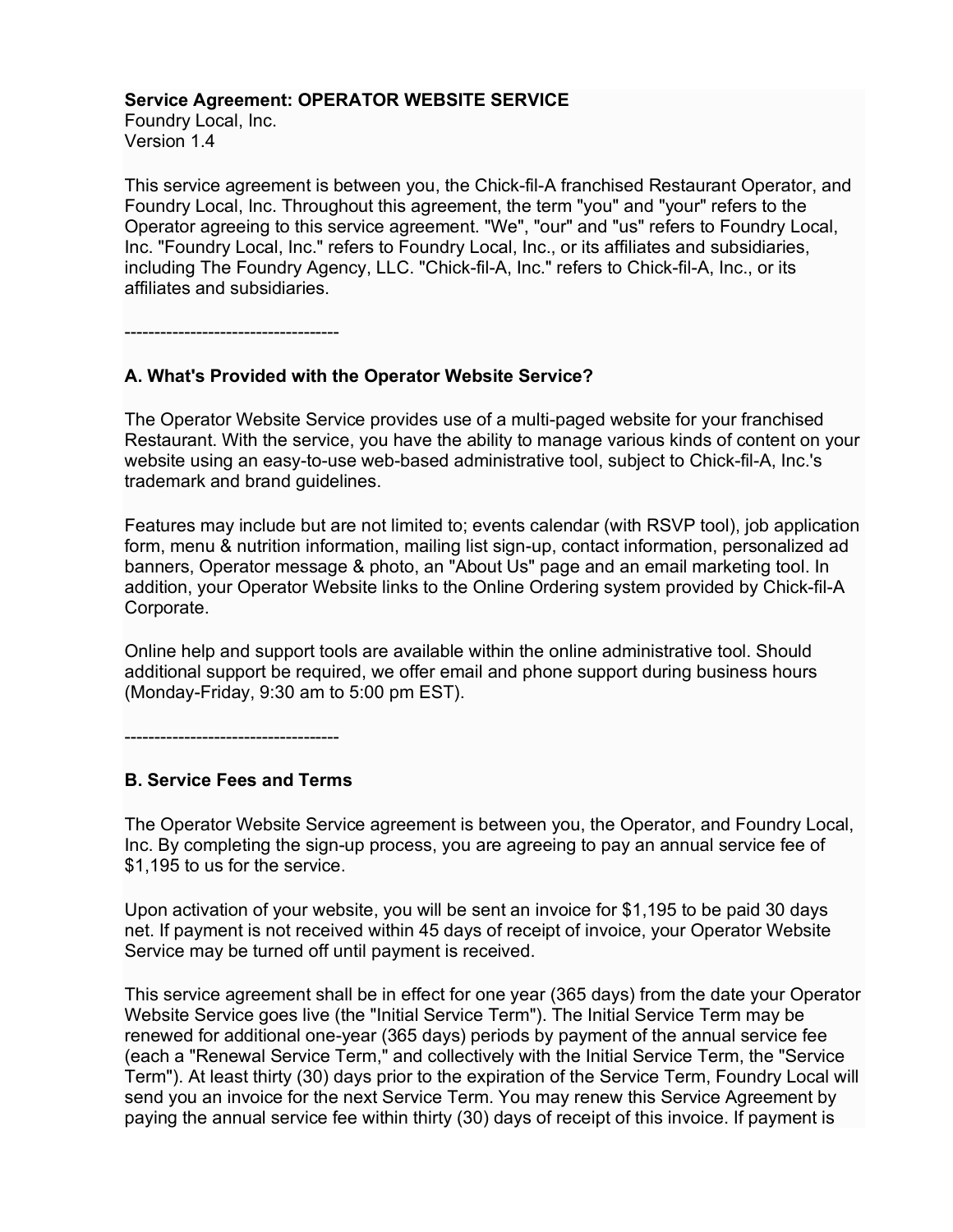not received within forty-five (45) days of receipt of invoice, your Operator Website Service may be turned off until payment is received.

Should your Operator Agreement terminate or you choose to no longer have the Operator Website Service before your one-year service has expired, we will simply turn off your service. In such situations, no portion of your service fee will be refunded.

If you relocate and establish a new franchised Chick-fil-A Restaurant business, your Operator Website Service goes with you. We will turn off the site for your previous franchised Restaurant and launch a new one for your new franchised Restaurant. There is no fee for such a transfer.

We reserve the right to make changes in the future to the amount of the Operator Website Service fee. You will be notified at least 30 days in advance of any such change.

------------------------------------

### **C. Proprietary Rights**

The content and features in your Operator Website Service are only available as long as you maintain an active service agreement and you are an authorized Chick-fil-A Operator. In the event that you leave the Chick-fil-A system or cancel or do not renew your service agreement, you will no longer have access to any content or features that were offered under the service. We recommend that you maintain backup copies of customer data and any unique text or photos that you select to post on your website.

We own all legal right, title and interest in the Operator Website Service and technology platform, including any associated intellectual property. This includes all code, designs, concepts, functionality, features and ideas associated with the service and platform. Reproducing or reselling the Operator Website Service and/or technology for any purposes is prohibited. Reverse engineering, copying, disassembling, or otherwise attempting to derive the source code of the platform's software is also prohibited.

All Chick-fil-A marks and other intellectual property featured or displayed through the Operator Website Service are and remain the property of CFA Properties, Inc. Your use and display of Chick-fil-A marks and other intellectual property are subject to the license and other terms contained in your Operator Agreement with Chick-fil-A, Inc.

We reserve the right to offer a similar service to any company or individual.

------------------------------------

# **D. Technology Maintenance**

The application and its supporting servers may occasionally require maintenance, bug fixes or enhanced functionality updates. Temporary downtime may be required during such updates. We will make every reasonable effort to have any planned maintenance downtime occur during non-business hours. You will receive reasonable advance notification of any substantial scheduled downtimes.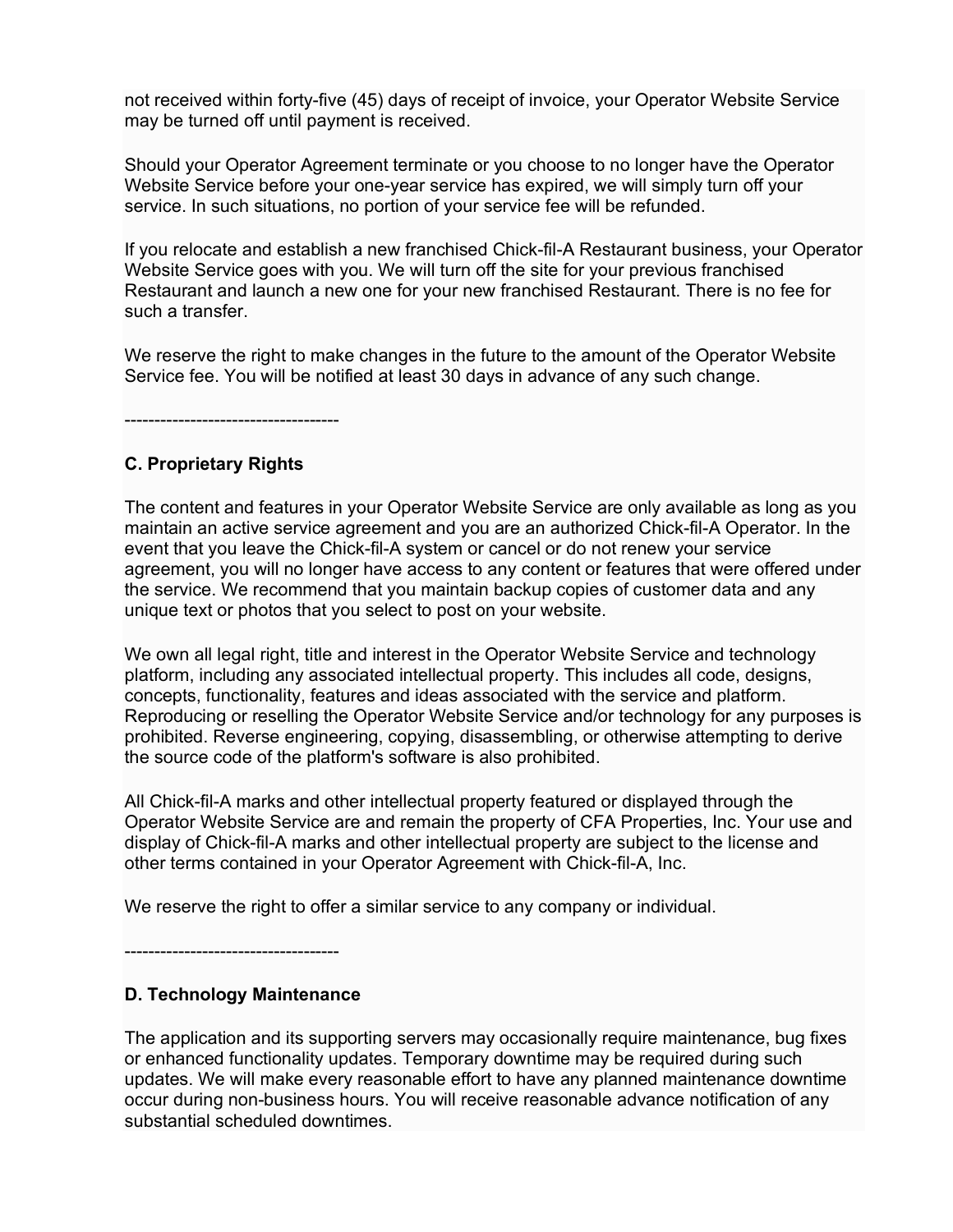We are not responsible for any unforeseen negative consequences arising from the Operator Website Service being temporarily offline.

------------------------------------

## **E. Your Passwords and Account Security**

You are responsible for maintaining the confidentiality of passwords associated with your Operator Website Service's administrative functionality.

You will be solely responsible for all management activities that occur from your administrative account.

------------------------------------

### **F. Content Management**

It is your responsibility to ensure that the content within your Operator Website or in communications sent using the email marketing tool are kept up-to-date.

You agree that you are solely responsible for any edited, original or customizable content that you upload, its accuracy, or for the consequences of uploading it. Neither Foundry Local, Inc. nor Chick-fil-A, Inc. are responsible for edited, original or customizable text content, ad banners, or images you upload to your Operator Website. This includes but is not limited to event information, menu, nutrition data, and location information. It also applies to content contained in any email that you send using the Operator Website Service.

We reserve the right to refuse or remove any content uploaded by an Operator that is in violation of Chick-fil-A's trademark or brand guidelines or your obligations under your Operator Agreement with Chick-fil-A, Inc. We reserve the right to turn-off your Operator Website Service without any refund of any portion of the service fee upon violation of Chickfil-A's trademark or brand guidelines or your obligations under your Operator Agreement with Chick-fil-A, Inc.

The Operator Website Service may not be used for any unlawful, infringing, defamatory or fraudulent purposes.

------------------------------------

# **G. Customer Data**

You must agree to abide by Chick-fil-A, Inc.'s then-current model Privacy Policy and Legal Notice for Operator's use; provided, however, neither Foundry Local, Inc. nor Chick-fil-A, Inc. have any responsibility to determine whether the Privacy Policy and Legal Notice are sufficient to protect you. You should consult with your attorney, if you deem it advisable, to make sure that the model Privacy Policy and Legal Notice are sufficient for your intended use.